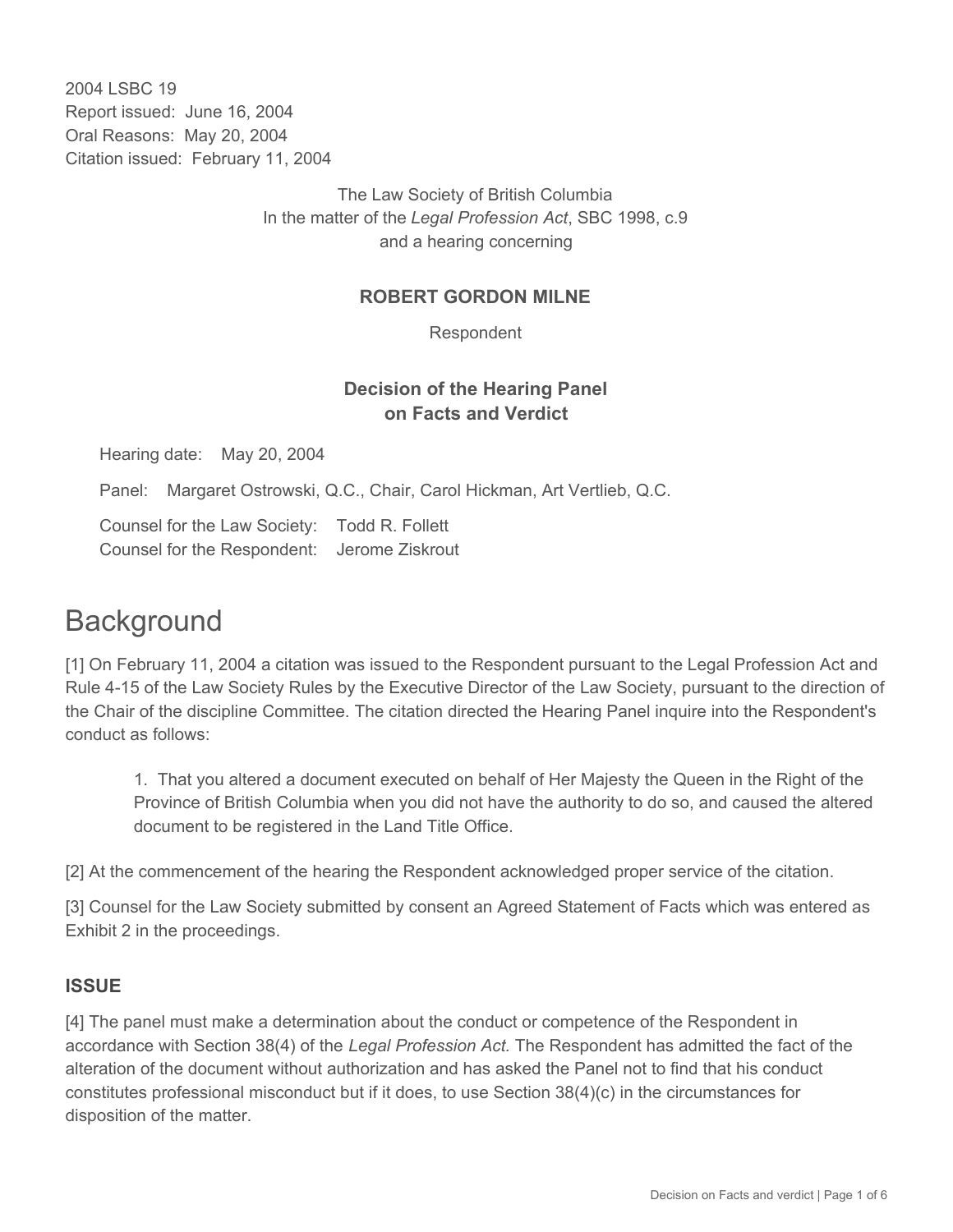## **FACTS**

[5] The facts agreed by counsel for the Law Society and counsel for the Respondent are attached as Exhibit A to this decision.

[6] The Respondent testified that he was born in Alberta, called to the bar in 1975 and had practiced law since that time with various firms. He is now a partner at [a law firm] with 60% of his practice comprising real estate matters and the remaining 40% corporate commercial work, securities and wills and estates. He has been active as a volunteer lecturer in company and co-op law and continues to serve on many boards in his community.

[7] The Respondent gave a lengthy description of the scope and complexity of the real estate development to which the altered Form C related and the problems that arose in the file shortly before the alteration to the document. His client was the developer and grantor of the Right of Way in the Form C. The Right of Way was necessary to allow the opportunity for the inspection and maintenance of an elevator going to penthouse units in the development and an inspection was required by the Crown before an occupancy permit could be granted.

[8] The altered Form C was a Right of Way document that contained a Statutory Right of Way in favour of the Crown and Priority Agreements to be signed by the two mortgagees. The Respondent explained that as the Priority Agreement part had not been signed by the mortgagees (through office error), the agreements couldn't be registered - that is, the Form C could not be registered with the defective priority agreements contained therein.

[9] The Respondent stated that a Statutory Right of Way only need be signed by the registered owner of the land but in this case, the Crown (Her Majesty the Queen in Right of the Province of British Columbia) who was to be granted the Right of Way for inspection purposes, provided a form of document through its counsel, Ms. F., in which execution of the document by a representative of the Crown was required.

[10] Paragraph 6 of the Agreed Statement of Facts refers to a Covenant by the Crown in the Form C. The Respondent testified that the covenant had not come to his attention until a week before this hearing and it was at that time he realized that, in fact, the Form C was a contract as opposed to a grant of a right of way.

[11] The Respondent testified that on July 4, 2003, the Form C was one of many documents that were ready in his office to be filed in the Land Title office for this development project. It was on that day that he realized that the Form C was defective as the mortgagees had not signed the document. Because there had been significant delays already, problems in this real estate development, and purchasers were waiting to buy and occupy these properties, the Respondent testified he felt very pressured and stressed to get all the documents registered at the same time - he didn't want to put the occupancy of the affected suite in jeopardy or any other suite affected by the elevator.

[12] The Respondent stated that he had two options in regards to the defective Form C:

a) not to register the document with the consequence that the purchaser of the premises affected by the Priority Agreements could not occupy their unit until the document was corrected and filed (because no occupancy permit could be granted), or

b) change the document so that it would be in registrable form by deleting the references in the Form C to the priority agreements and get appropriate priority agreements afterwards and register them as separate documents.

[13] The Respondent chose the latter as he felt that, because he had prepared the document and that there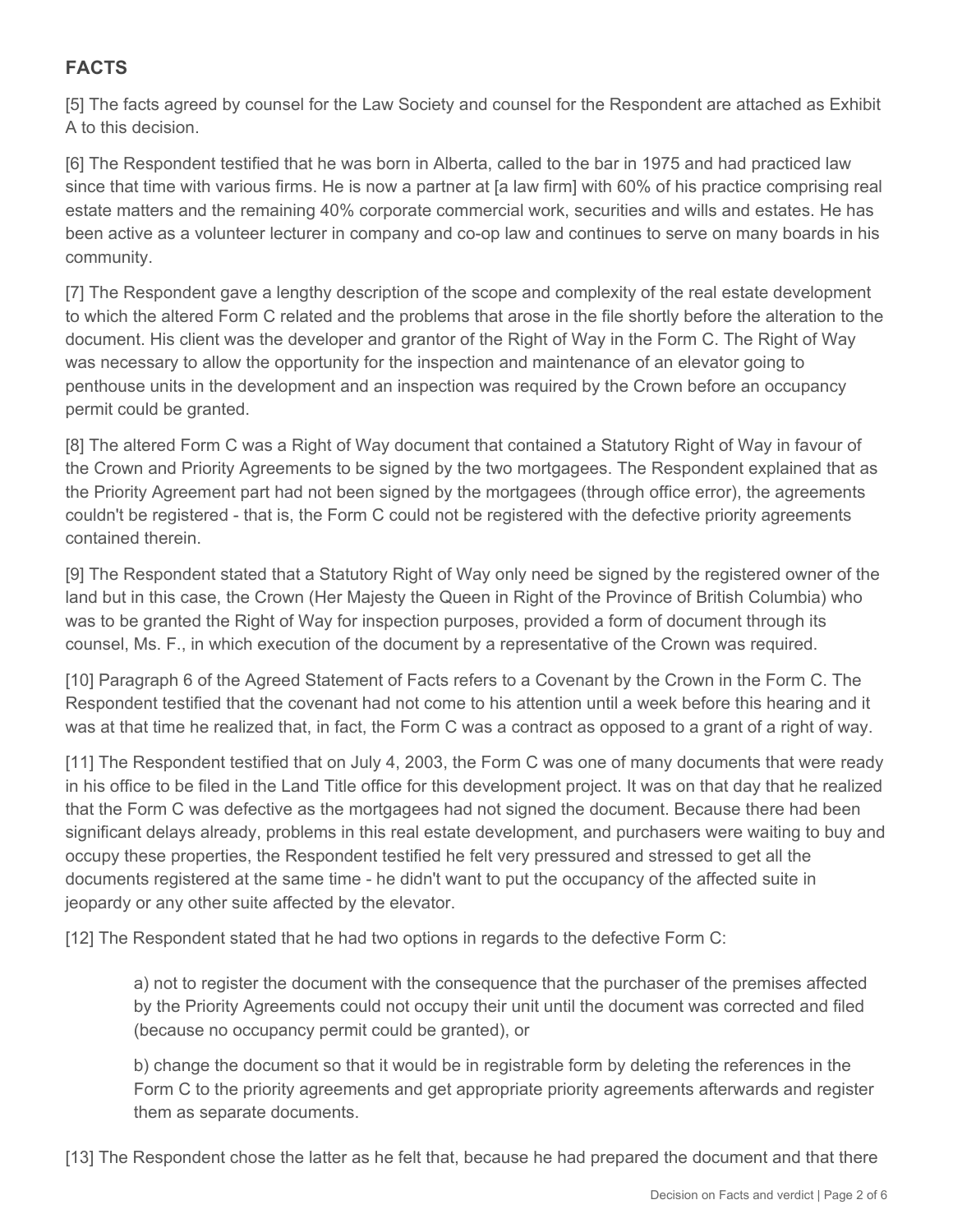was no prejudice to the Crown as the Crown would get exactly what it wanted - the statutory right-of-way over the suite, that it would be " the technical way of solving the problem" .

[14] The Respondent testified that it did not occur to him to contact counsel for the Crown as he thought it would not be a problem to her. He further testified that he considered it to be his document because he prepared it. He stated that his understanding was clouded and he had not given the issue the attention it deserved.

[15] He stated that he had been over-confident, over-worked, did not step back and look at the problem and, in hindsight, had shown disrespect for Counsel for the Crown in not putting his mind to the issue. He admitted through his counsel that altering a document is wrong.

[16] In regard to the August 8, 2003 letter to counsel for the Crown which enclosed a copy of the registered altered Form C to her without any explanation, the Respondent admitted that that this letter had been prepared by an assistant and he had taken very little time in reviewing it before it was signed and mailed.

## **ANALYSIS AND DECISION**

[17] Mr. Follett submitted that the Respondent made a culpable decision to alter the Form C to avoid the consequences of a mistake in his office and that this constitutes straightforward professional misconduct. He also would not regard the Respondent as being over-confident but as arrogant. He stated that the facts in this case called for the use of what might be termed as a " bright line test" - that when a document is received, altered and used, and that the alteration is done without authority and without the knowledge of the author, that it unequivocally calls for a finding of professional misconduct.

[18] Mr. Follett referred to the case of Re: Wayne Fraser Guinn LSBC [1999], Re: Jed Maxwell Hops LSBC [1999] 29 and Re: Graham Bernard Walker [2001] as cases that are helpful in describing the standard for a determination of professional misconduct.

[19] In the Guinn case, it was reported that:

" in no less that 45 instances have the Benchers found that failure to respond to either the Law Society or client or another lawyer has constituted professional misconduct over the period 1980 to[1999]" .

[20] In the Hops case, it was reported that:

" the Benchers are of the opinion that the Member's contention that he acted improperly out of carelessness or ignorance can not excuse him if the action or inaction of the Member amount to Professional Misconduct. Otherwise negligence would amount to a defence to almost any allegation of professional misconduct." (p.44)

[21] In the Walker case, the Panel found that the member had committed a Handbook violation but the violation did not have the requisite degree of disgrace or dishonour. Additionally, it was not tantamount to a breach of his duty to the state or the public and therefore the violation did not constitute professional misconduct. The Benchers agreed on appeal.

[22] Mr. Follett's central point was that in a review of decisions that the Benchers have made, something less than dishonourable or disgraceful conduct can support a finding of professional misconduct. The law is not completely clear but it is a relatively low standard compared to what it has been in the past for a finding of professional misconduct.

[23] The Panel considered the submissions of Mr. Ziskrout that Section 38(4)(c) be considered as an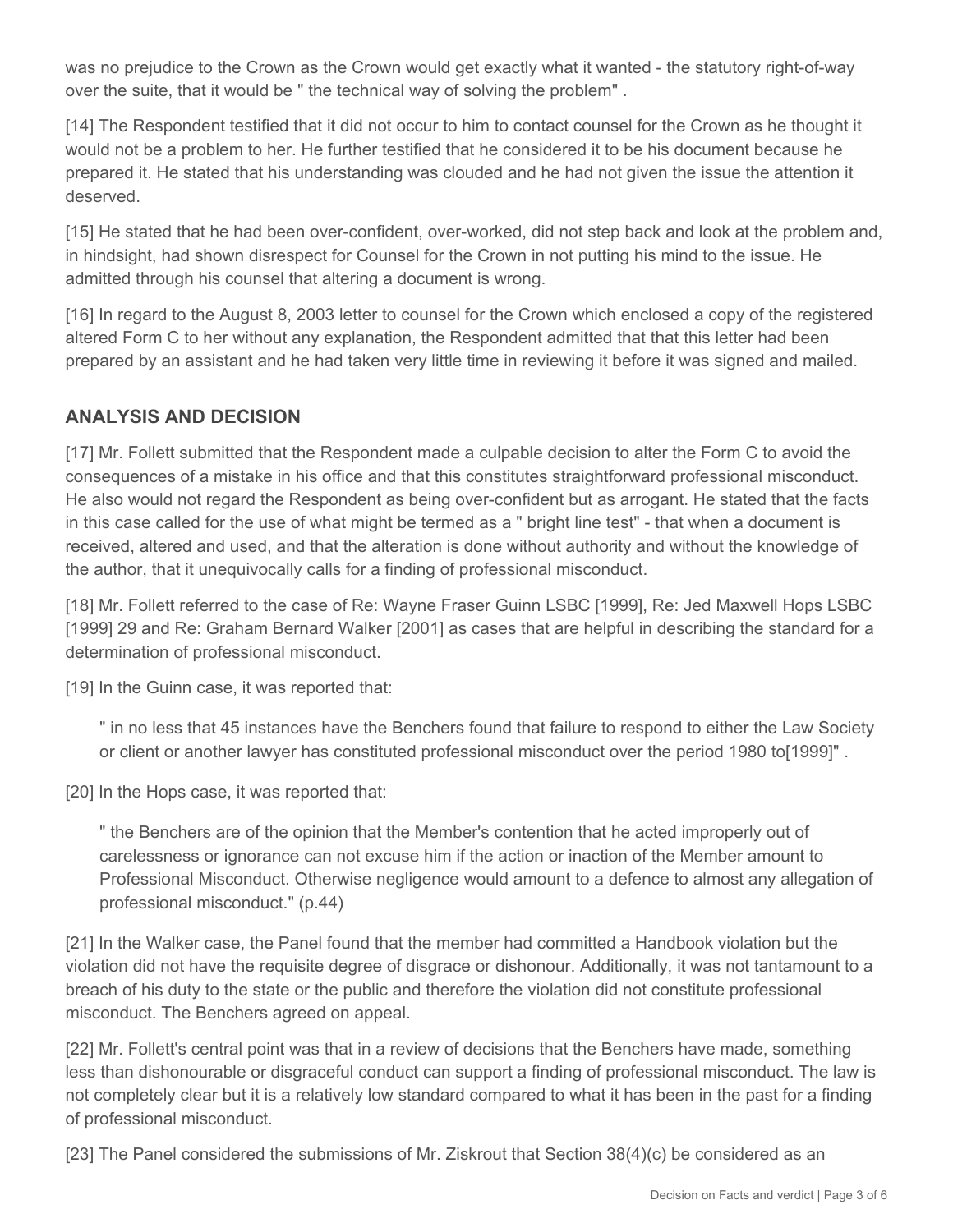alternative to the finding of professional misconduct (Section 38(4)(b)(i) - that the Panel send this case back to the Discipline Committee for an appropriate disposition - perhaps a Conduct Review. He submitted that the criminal justice system has discharge provisions that allow for a finding that something went wrong, but can avoid conviction and penalty under appropriate circumstances. He further stated that it would allow for the consideration for the principle reason for discipline action - to protect the public - and that there should be a middle ground. He argued that his client exhibited candor, co-operation, agreed to the facts and gave evidence. He submitted that the facts demonstrate that there was no harm, no risk, and no motivation for harm. Mr. Ziskrout also raised the issue of publication.

[24] Both counsel were in agreement that the Respondent had no discipline record whatsoever with the Law Society.

[25] Section 38(4) of the *Legal Profession Act* reads as follows:

- (4) After a hearing, a panel must do one of the following:
	- (a) dismiss the citation;
	- (b) determine that the respondent has committed one or more of the following:
		- (i) professional misconduct;
		- (ii) conduct unbecoming a lawyer;
		- (iii) a breach of this Act or the rules;
		- (iv) incompetent performance of duties undertaken in the capacity of a lawyer;

(v) if the respondent is not a member, conduct that would, if the respondent were a member, constitute professional misconduct, conduct unbecoming a lawyer, or a breach of this Act or the rules;

(c) make any other disposition of the citation that it considers proper.

[26] The case of Richard Luke Coglon [2001] LSBC was referred to us regarding the use of Section 38(4)(c) of the *Legal Profession Act*. In that case, the Hearing Panel determined that the Respondent had breached Chapter 7, Ruling 1 of the Handbook by placing himself in a conflict of interest. His conduct was characterized as foolish or even negligent but not as amounting to professional misconduct. The Panel determined that it was open to them to find a breach pursuant to Section 38(4)(c). On appeal to the Benchers, it was found that Mr. Coglon had professionally misconducted himself and therefore the Benchers did not have to deal with the proper scope of Section 38 (4)(c). The Benchers stated therein: " We are of the view that, once it had determined that Mr. Coglon had not professionally misconducted himself, all the Hearing Panel could do was to dismiss the Citation" . (p.23).

[27] This Panel found the case of Crispin Henry Lyndon Morris 2004 LSBC 09 at odds with the Benchers findings in Coglon in reference to the use of 38(4)(c). In this Morris case it was found by the Hearing Panel that the Respondent had committed a breach of the *Trustee Act* while acting as a trustee by failing to pass accounts in accordance with his statutory obligation. They did not find this to be professional misconduct or conduct unbecoming a barrister or solicitor, but found it to be an adverse finding within the meaning of 38(5) of the *Legal Profession Act* and directed the Respondent complete a remedial program to the satisfaction of the Practice Standards Committee. (We understand that this decision is now under appeal.) By implication they must have used Section 38(4)(c) even though there was no finding of professional misconduct. This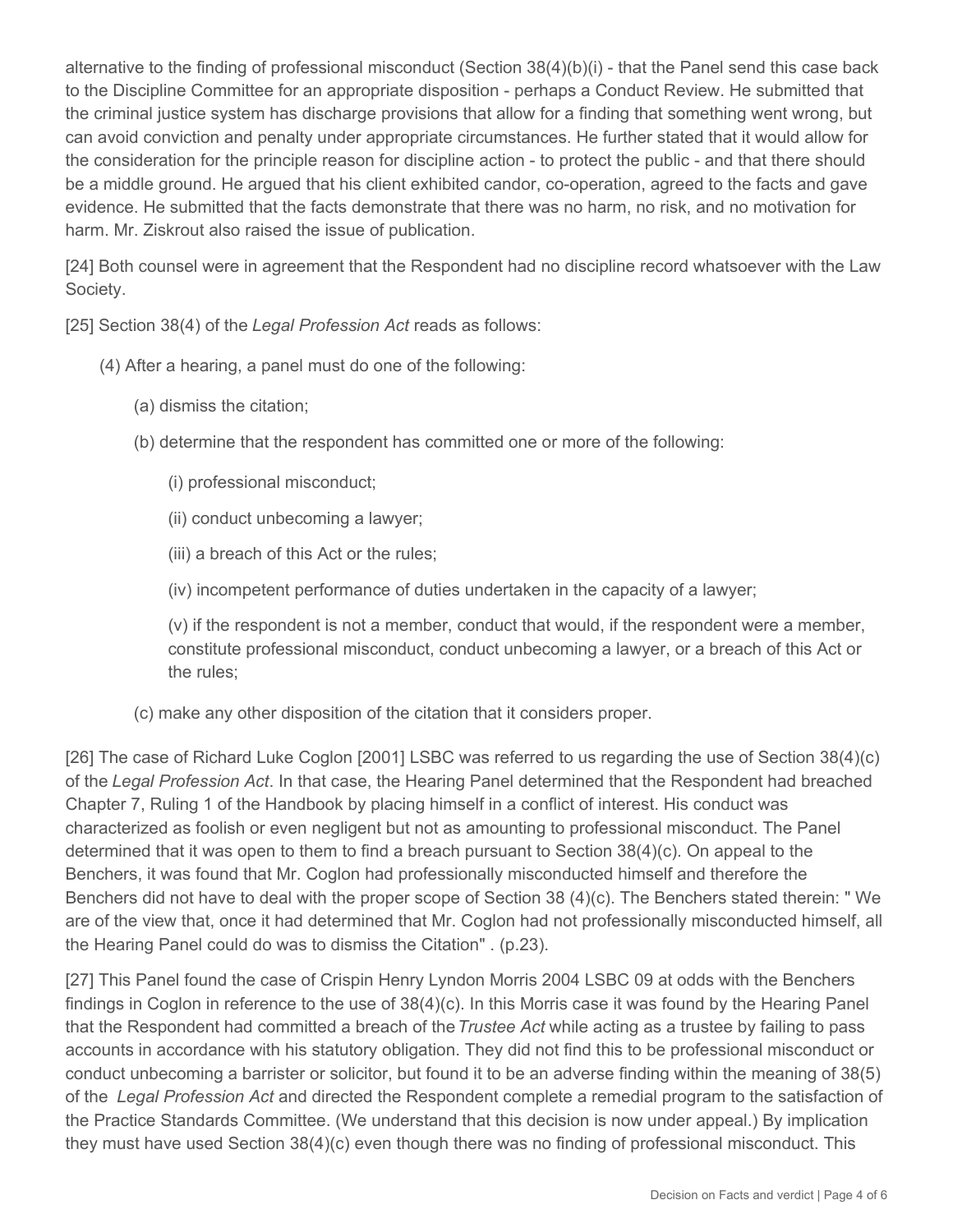Panel does note however, that quasi-judicial tribunals are not bound in law by precedent.

[28] This Panel also reviewed the cases of Crispin Henry Lyndon Morris [1998] LSBC 9 and Barry Joseph Promislow [1997] LSBC 11, two cases where the member altered documents without authorization. In both cases, the member consented to a finding of professional misconduct.

[29] The Panel has carefully considered the facts and the submissions of counsel for the Law Society and the Respondent. It is unanimously persuaded that the bright line test described by Mr. Follett is appropriately applied in the circumstances at hand - that it must be made very clear to the members of the profession that a document cannot be altered without authority and that the integrity of a signed document is fundamental to our practice and to the preservation of the rule of law in our society. Accordingly, tampering with a document without appropriate authorization is in this case, professional misconduct. We feel that the Bencher's reasoning in the Coglon case applicable here and because we have found that the Respondent is guilty of professional misconduct, we do not need to deal with the scope of Section 38(4)(c).

### **Exhibit A**

## IN THE MATTER OF THE LEGAL PROFESSION ACT AND IN THE MATTER OF A HEARING CONCERNING

## **ROBERT GORDON MILNE**

(a member of the Law Society of British Columbia)

### AGREED STATEMENT OF FACTS

1. The Respondent was called to the bar in British Columbia on June 26, 1975 and currently practices at [a law firm].

2. The Respondent acted as counsel to [a development company] in a development known as Shoal Point.

3. The complainant, E.F., is a lawyer employed by the Legal Services Branch of the Ministry of the Attorney General.

4. The Respondent forwarded a *Land Title Act* Form C to Ms. F. for execution on behalf of Her Majesty The Queen in Right of the Province of British Columbia (the " Province" ) as Transferee, for the purposes of registration of a Statutory Right of Way and Priority Agreement in favour of the Province over other financial charges.

5. By letter dated June 30, 2003, Ms. F. forwarded the Form C, which had been executed on behalf of the Province, to the Respondent.

6. The following provision appears at page 5 of the Form C (Express Charge Terms - Part 2):

" 1. Statutory Right of Way